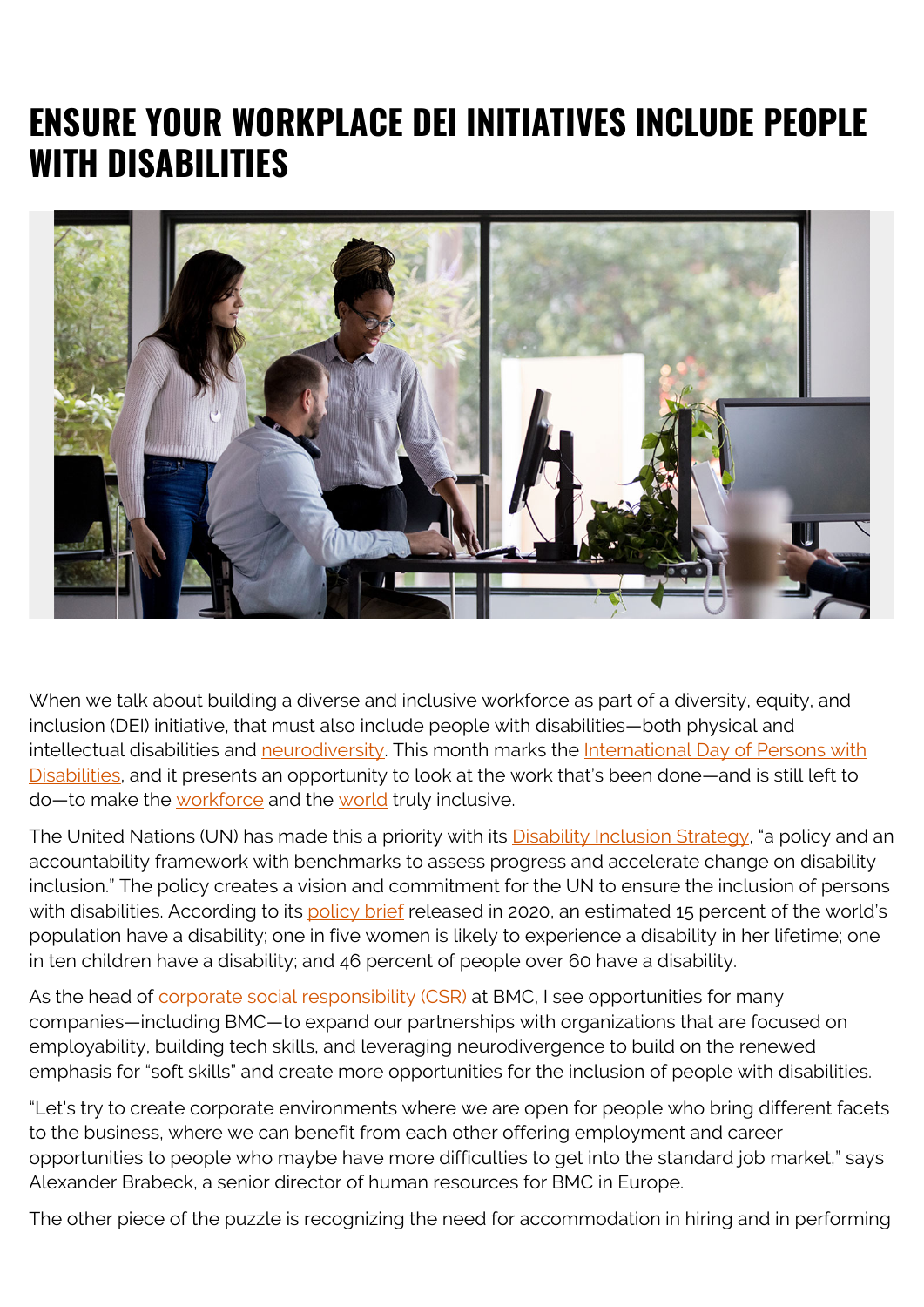the actual role. "We need to not expect that everyone is acting in the same way. We need to allow more diversity in how people work and what they need to be successful," Brabeck says. "And we need to create and identify opportunities ."

Another colleague shared her personal story during a [session on diversity and inclusion](https://www.youtube.com/watch?v=-myBzXjygGc) at last month's [BMC Exchange 2021.](https://exchange.bmc.com) Allison Cramer, vice president of solutions marketing for our digital service operations management business unit at BMC, discussed how her openness about having [Asperger's](https://www.autismspeaks.org/types-autism-what-asperger-syndrome) has been received in the workplace.

"It was a really interesting experience for me to see how people reacted to me either differently or engaged with me a little differently after that. People will make because of eye contact or loud noises. some things are hard for me. They'll bring some of those things up, but just thoughtfully and kindly," she says.

" my brain does work differently, I do have a different perspective. Some of the benefits of Asperger's are you are incredibly focused. You can be very creative; you can do all these different things. And I think being able to be my full self at work and not feel like I'm hiding part of it, or compensating, or acting like part of it isn't there has been very welcoming, helpful, and interesting for me."

"And it also, frankly, takes less mental energy for me. Now I can put all that energy I was using to hide some things or towards my creativity, towards coming up with interesting stories, building unique customer events, doing things that actually benefit our larger ecosystem."

At BMC, we're also working on delivering more accessible experiences to our customers. This past summer, BMC hit a milestone for accessibility with our international websites, implementing a web accessibility plug-in that makes our websites roughly 40 percent more accessible as we work toward achieving complete [Web Content Accessibilities Guidelines](https://www.w3.org/TR/WCAG21/) (WCAG) 2.1 level AA status.